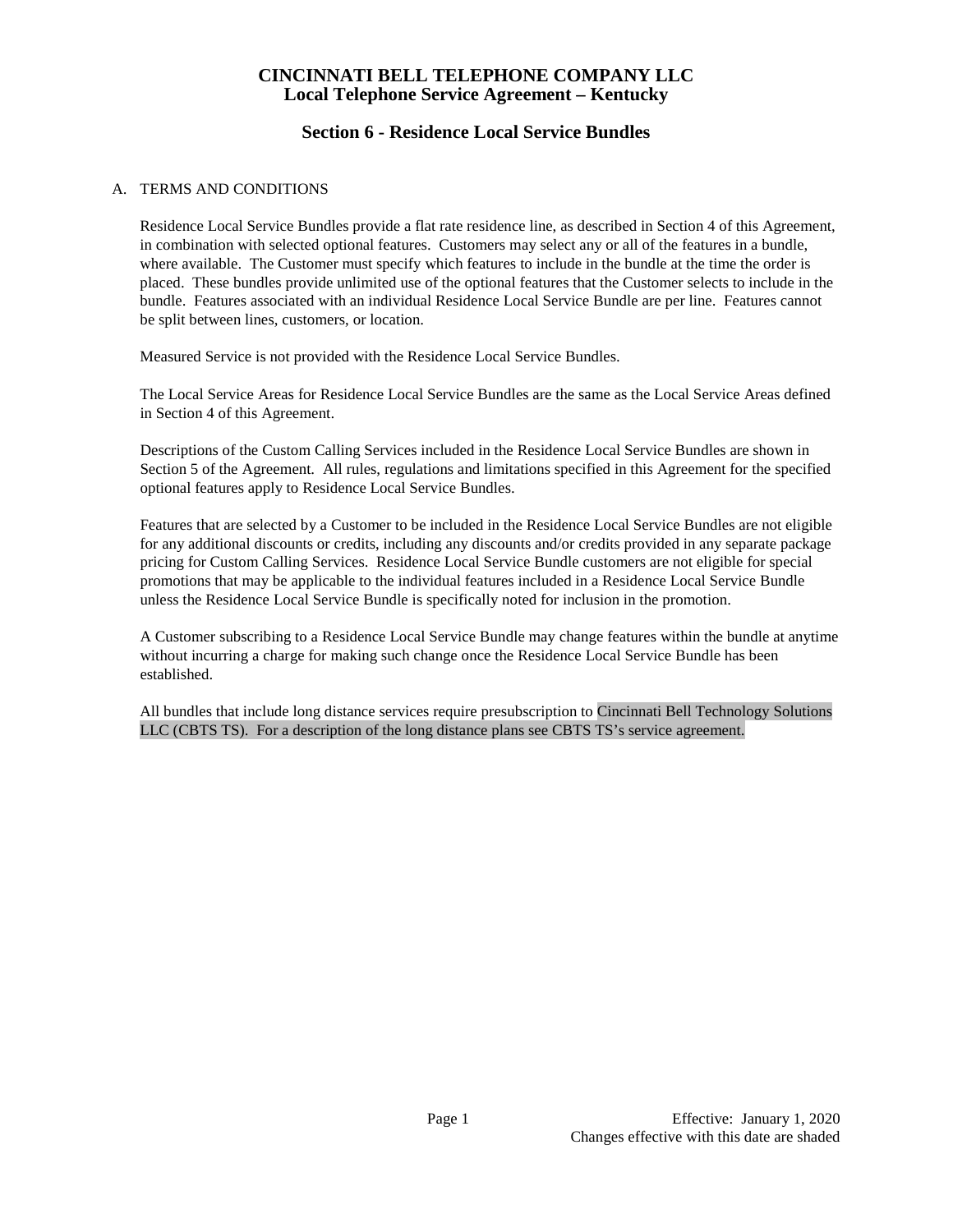# **Section 6 - Residence Local Service Bundles**

### B. ACCESS LINE BUNDLES

Access line bundles provide a flat-rate residence Local Exchange Service line in combination with selected optional features.

#### 1. Complete Connections

Customers subscribing to Complete Connections may subscribe to any or all of the following features. (Some features may not be compatible on the same line.)

- a. Anonymous Call Rejection
- b. Anywhere Call Forwarding
- c. Call Block (\*60)
- d. Call Forwarding Busy Line
- e. Call Forwarding Don't Answer
- f. Call Forwarding Variable
- g. Call Return (\*69)
- h. Call Waiting
- i. Call Waiting Deluxe (as of  $5/1/2018$  this feature is not available to new subscribers)
- j. Calling Name and Number
- k. Distinctive Ringing (MDNL)
- l. Message Waiting Indicator
- m. Priority Call
- n. Priority Forward
- o. Quiet Time
- p. Repeat Dialing (\*66)
- q. Reveal Privacy Management
- r. Speed Calling 8
- s. Speed Calling 30<br>t. Talking Call Wai
- Talking Call Waiting (as of  $5/1/2018$  this feature is not available to new subscribers)
- u. Three-Way Calling
- v. Voice Mail

Complete Connections includes 50 minutes of domestic long distance calling. Complete Connections Customers may subscribe to an unlimited domestic long distance calling plan as part of the Complete Connections bundle for an additional charge. For a description of the long distance plans see CBTS TS's service agreement.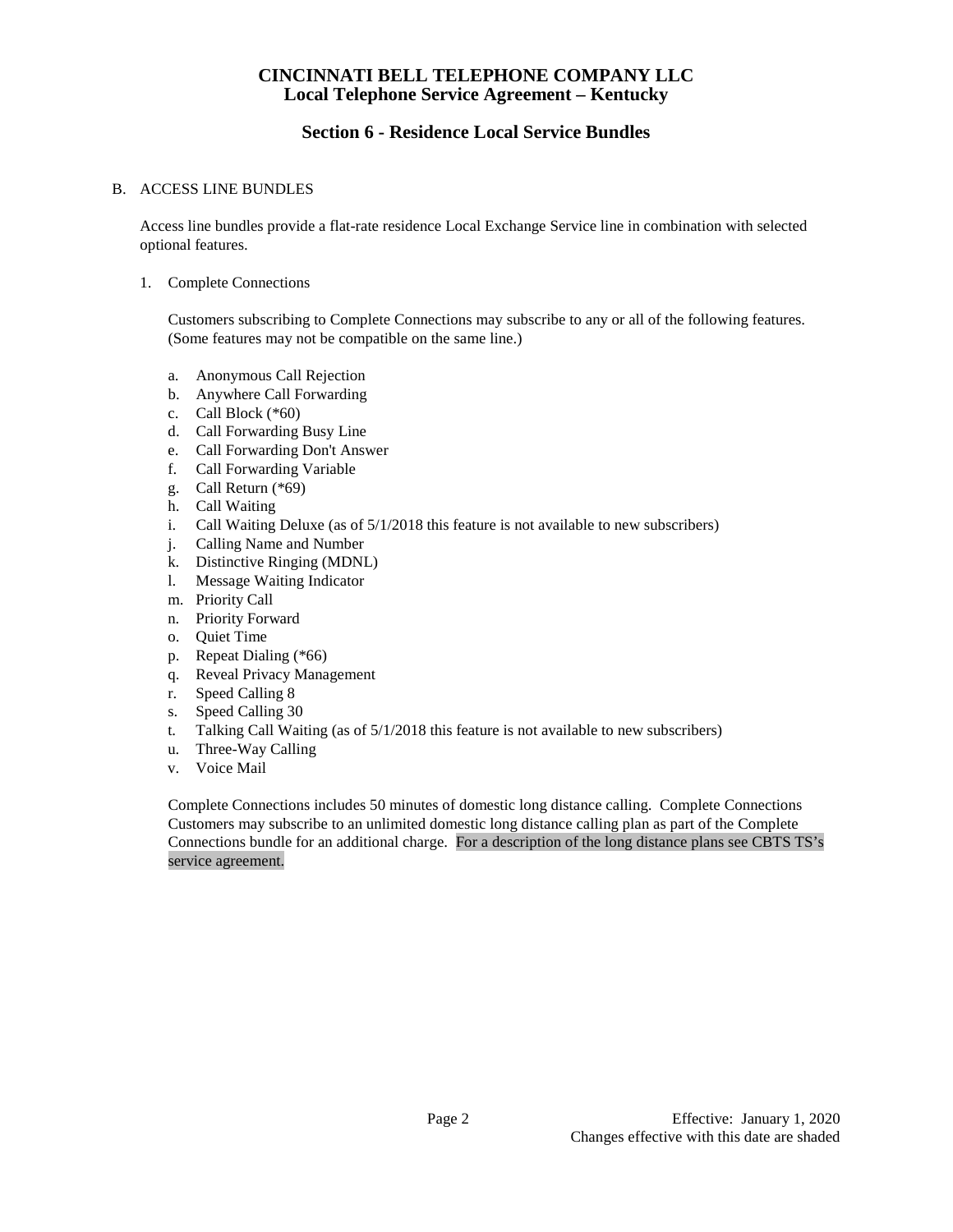# **Section 6 - Residence Local Service Bundles**

### B. ACCESS LINE BUNDLES (Continued)

### 2. HomePak Reach Bundle

Customers subscribing to Reach may subscribe to any or all of the following features. (Some features may not be compatible on the same line.)

- a. Anonymous Call Rejection
- b. Call Block (\*60)
- c. Call Forwarding Busy Line
- d. Call Forwarding Don't Answer
- e. Call Forwarding Variable
- f. Calling Name and Number
- g. Call Waiting
- h. Distinctive Ringing (MDNL)
- i. Message Waiting Indicator
- j. Reveal Privacy Management
- k. Three-Way Calling
- l. Voice Mail

Additionally, Home Pak Reach provides unlimited domestic long distance calling. See CBTS TS's Service Agreement for the terms and conditions applicable to the unlimited domestic long distance calling plan.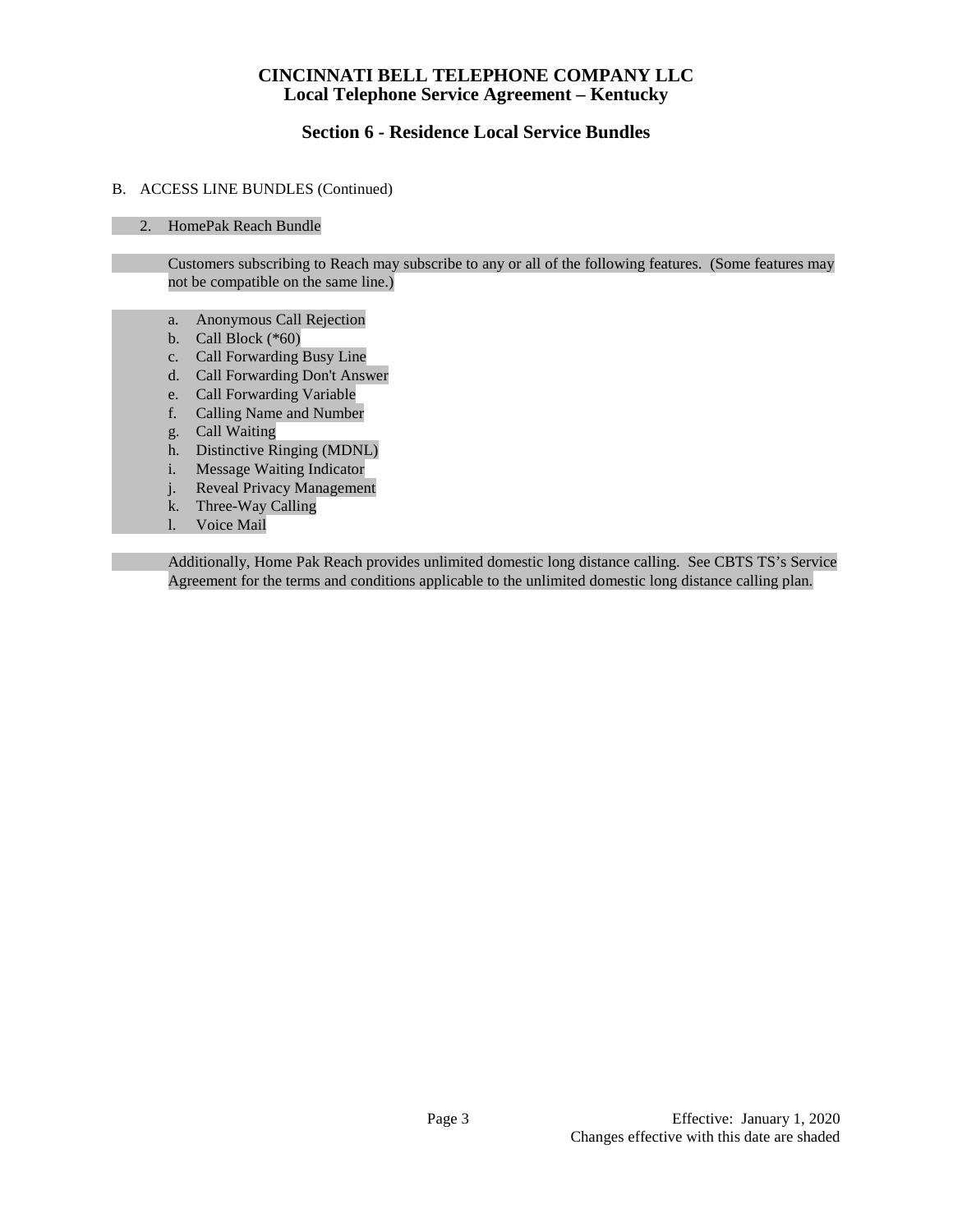# **Section 6 - Residence Local Service Bundles**

### B. ACCESS LINE BUNDLES (Continued)

3. Home Pak Advantage (Grandfathered 1/1/2020)

Customers subscribing to Home Pak Advantage may subscribe to any or all of the following features. (Some features may not be compatible on the same line.)

- a. Anonymous Call Rejection
- b. Anywhere Call Forwarding
- c. Call Block (\*60)
- d. Call Forwarding Busy Line
- e. Call Forwarding Don't Answer
- f. Call Forwarding Variable
- g. Call Return (\*69)
- h. Call Waiting
- i. Call Waiting Deluxe (as of 5/1/2018 this feature is not available to new subscribers)
- j. Calling Name and Number
- k. Distinctive Ringing (MDNL)<br>1. Message Waiting Indicator
- l. Message Waiting Indicator
- m. Priority Call
- n. Repeat Dialing (\*66)
- o. Reveal Privacy Management
- p. Three-Way Calling
- q. Voice Mail

Additionally, Home Pak Advantage provides unlimited domestic long distance calling. (Unlimited long distance service is provided by Cincinnati Bell Any Distance Inc. (CBAD). See CBAD's Residence and Nonresidence Service Agreement - Long Distance Telephone Services for the terms and conditions applicable to the unlimited domestic long distance calling plan.)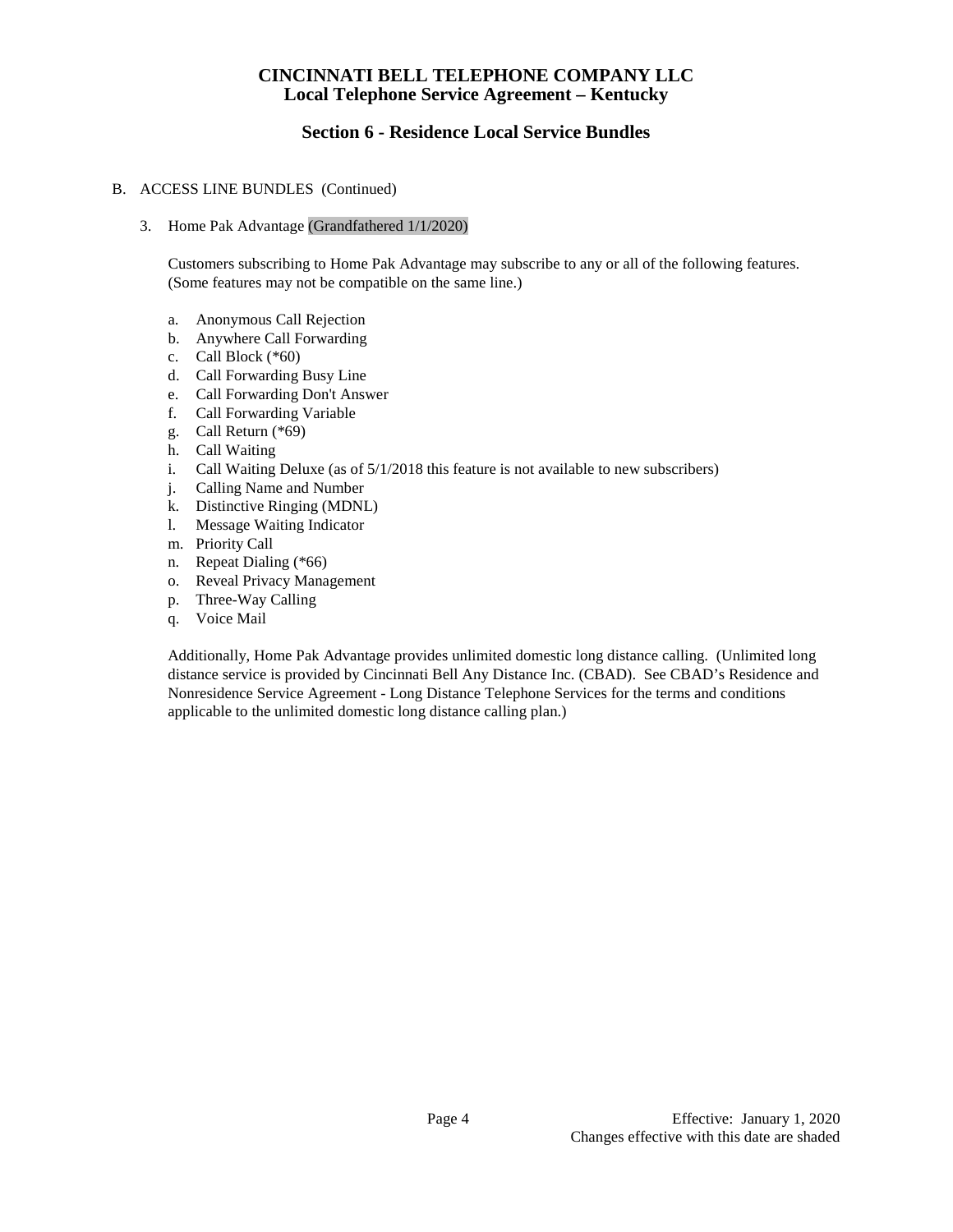# **Section 6 - Residence Local Service Bundles**

### B. ACCESS LINE BUNDLES (Continued)

#### 4. Home Pak Lite (Grandfathered 1/1/2020)

Customers subscribing to Home Pak Lite may subscribe to any or all of the following features. (Some features may not be compatible on the same line.)

- a. Call Forwarding Busy Line
- b. Call Forwarding Don't Answer
- c. Call Waiting
- d. Call Waiting Deluxe (as of 5/1/2018 this feature is not available to new subscribers)
- e. Calling Name and Number
- f. Message Waiting Indicator
- g. Reveal Privacy Management
- h. Voice Mail

Home Pak Lite includes 30 minutes of domestic long distance calling. Home Pak Lite Customers may subscribe to a 150 minute domestic long distance calling plan as part of the Home Pak Lite bundle for an additional charge. (All long distance service is provided by Cincinnati Bell Any Distance Inc. (CBAD). See CBAD's Residence and Nonresidence Service Agreement - Long Distance Telephone Services for the terms and conditions applicable to the 30 minute and the 150 minute domestic long distance calling plans.)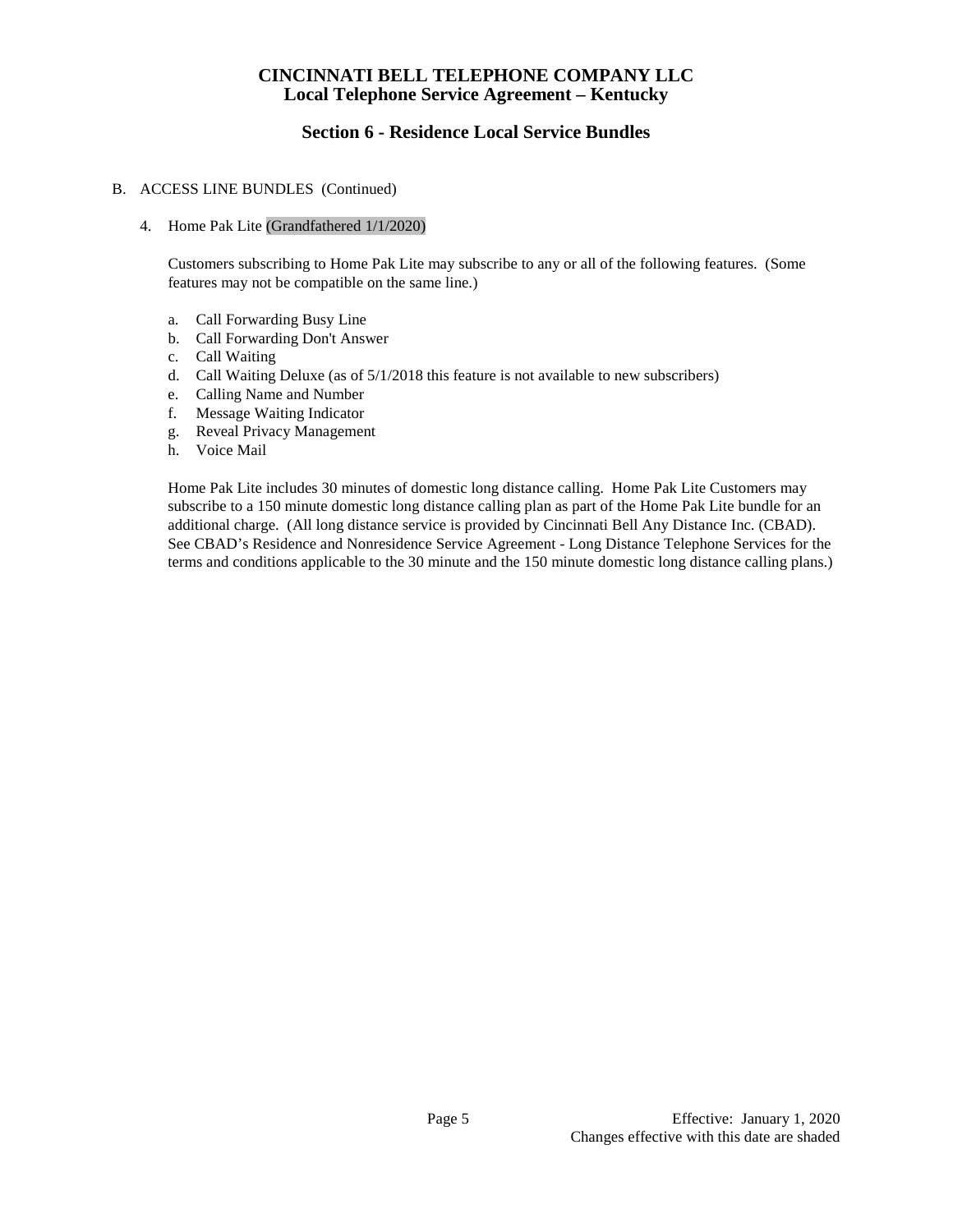# **Section 6 - Residence Local Service Bundles**

### B. ACCESS LINE BUNDLES (Continued)

5. Home Phone Pak

Home Phone Pak is grandfathered as of May 21, 2004. Existing Customers may retain this service at their current locations and change features within the bundle, but may not move the service to a new location and may not change long distance plans within the bundle. Home Phone Pak is not available to new subscribers or as new service.

Customers subscribing to Home Phone Pak may subscribe to any or all of the following features. (Some features may not be compatible on the same line.)

- a. Anonymous Call Rejection
- b. Anywhere Call Forwarding
- c. Call Block (\*60)
- d. Call Forwarding Busy Line
- e. Call Forwarding Don't Answer
- f. Call Forwarding Variable
- g. Call Return (\*69)
- h. Call Waiting
- i. Call Waiting Deluxe
- j. Calling Name and Number
- k. Distinctive Ringing (MDNL)
- l. Message Waiting Indicator
- m. Repeat Dialing (\*66)
- n. Reveal Privacy Management
- o. Speed Calling 8
- p. Talking Call Waiting
- q. Three-Way Calling
- r. Voice Mail

Home Phone Pak is available with no long distance calling, and, for an additional charge, with unlimited domestic long distance calling. (Unlimited long distance service is provided by Cincinnati Bell Any Distance Inc. (CBAD). See CBAD's Residence and Nonresidence Service Agreement - Long Distance Telephone Services for the terms and conditions applicable to the unlimited domestic long distance calling plan.) Customers may not change between these long distance options. Customers desiring to change their bundled long distance calling plan must convert to a non-grandfathered service.

Home Phone Pak Customers with unlimited domestic long distance must select between a paper bill delivered via the U.S. mail or an e-bill delivered electronically via the internet. The bundle price is discounted for customers choosing the e-bill option.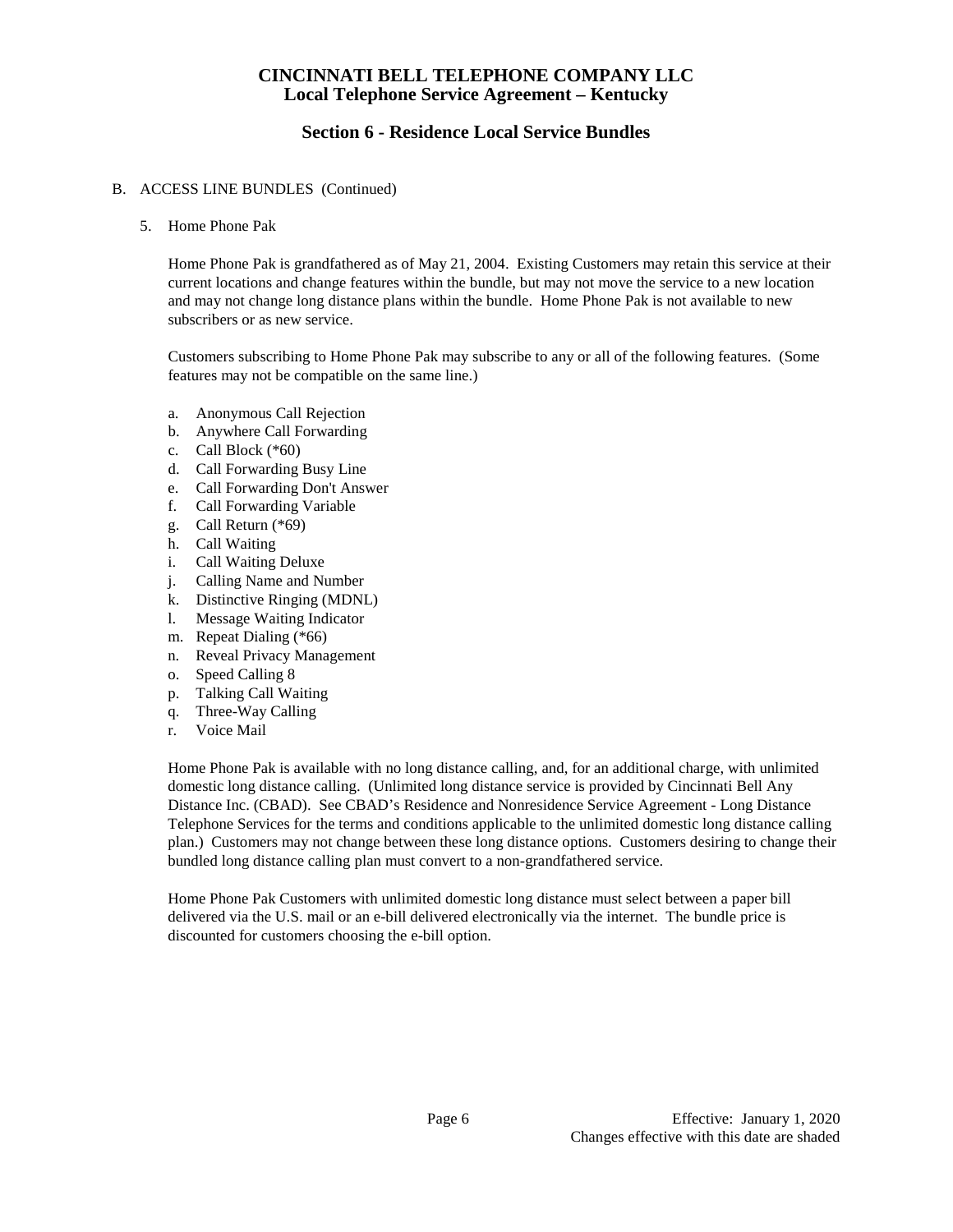# **Section 6 - Residence Local Service Bundles**

### B. ACCESS LINE BUNDLES (Continued)

6. Home Phone Pak 2

Home Phone Pak 2 is grandfathered as of August 4, 2009. Existing Customers may retain this service at their current locations and change features within the bundle, but may not move the service to a new location and may not change long distance plans within the bundle. Home Phone Pak 2 is not available to new subscribers or as new service.

Customers subscribing to Home Phone Pak 2 may subscribe to any or all of the following features. (Some features may not be compatible on the same line.)

- a. Anonymous Call Rejection
- b. Anywhere Call Forwarding
- c. Call Block (\*60)
- d. Call Forwarding Busy Line
- e. Call Forwarding Don't Answer
- f. Call Forwarding Variable
- g. Call Return (\*69)
- h. Call Waiting
- i. Call Waiting Deluxe
- j. Calling Name and Number
- k. Distinctive Ringing (MDNL)
- l. Message Waiting Indicator
- m. Priority Call
- n. Repeat Dialing (\*66)
- o. Reveal Privacy Management
- p. Speed Calling 8
- q. Three-Way Calling
- r. Voice Mail

Home Phone Pak 2 is available with 100 domestic long distance minutes, and, for an additional charge, with unlimited domestic long distance calling. (Long distance service is provided by Cincinnati Bell Any Distance Inc. (CBAD). See CBAD's Residence and Nonresidence Service Agreement - Long Distance Telephone Services for the terms and conditions applicable to the domestic long distance calling plans.) Customers may not change between these long distance options. Customers desiring to change their bundled long distance calling plan must convert to a non-grandfathered service.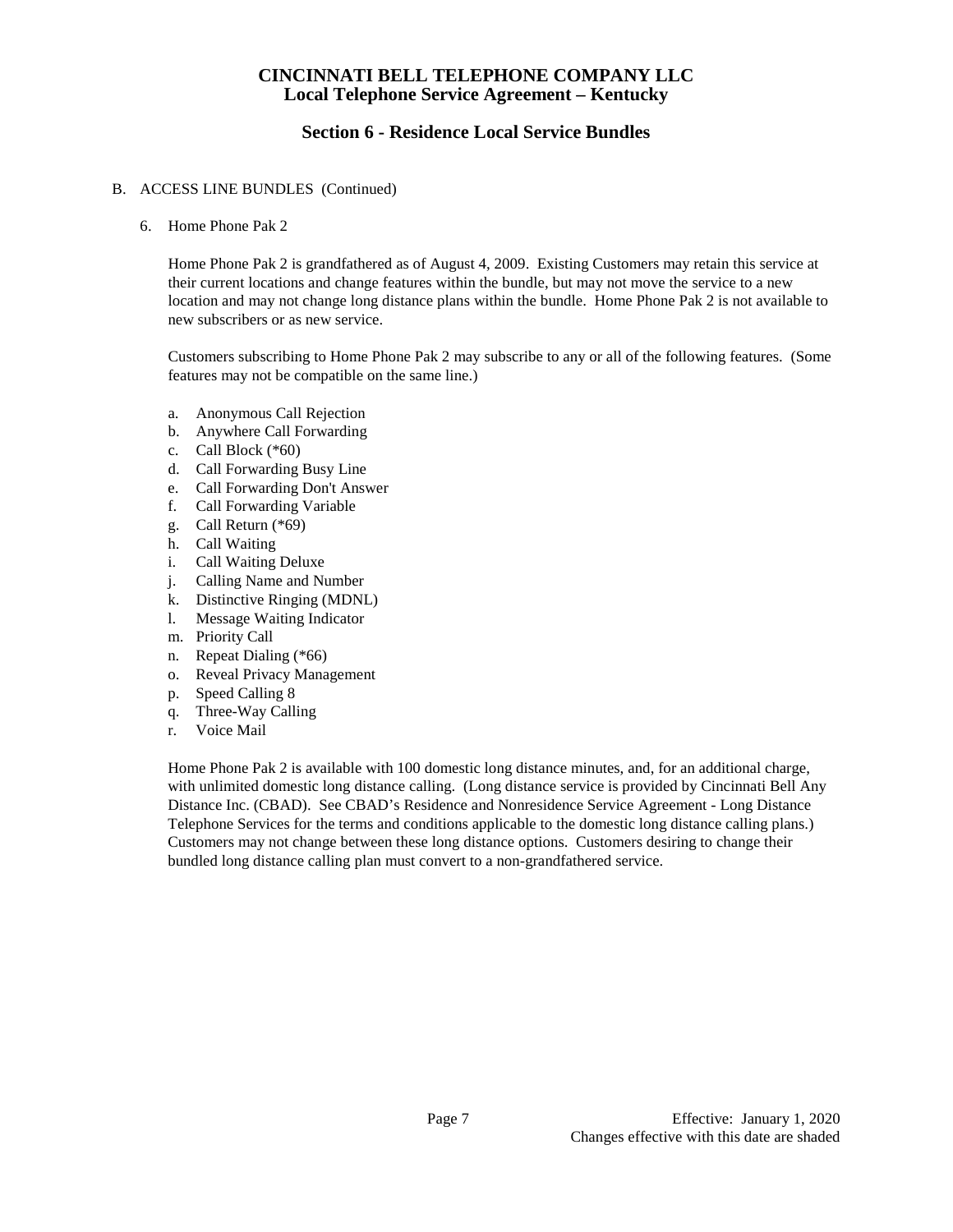# **Section 6 - Residence Local Service Bundles**

### B. ACCESS LINE BUNDLES (Continued)

### 7. Additional Line Option

Customers who subscribe to a Residence Local Service Bundle may purchase a discounted second line as part of the bundle. The second line may be either a line with no features or, for an additional charge, a line with Complete Connections. Customers choosing the Complete Connections line may choose any or all of the available features for that line, subject to compatibility with the features on the first line. Only one second/additional line per account may receive the bundled additional line discount. The nonrecurring charges to establish the additional line are the same as the nonrecurring charges to establish a Residence Local Service Bundle.

7. Price For Life

Price For Life is grandfathered as of November 1, 2010. Existing Customers may retain this service at their current locations and change features within the bundle, but may not move the service to a new location. Removal of services within the Price For Life bundle may result in the loss of Price For Life. Price For Life is not available to new subscribers or as new service.

HomePak Lite and Home Phone Pack 2 may be bundled with Zoomtown high-speed internet service to form a Price For Life bundle. The price for a Price For Life bundle will not increase as long as the Customer retains the services in the Price For Life bundle. Price For Life applies only to the services listed for the bundle. Price For Life is not available for any additional features or services including, but not limited to Spinvox, wireless data plans, Fusion WiFi, Wire Care, directory listings, and operator services. Taxes, surcharges, and government fees are additional to the Price For Life bundle price.

Zoomtown is available at the following speeds: 768 KB, 5 MB, 10 MB, 20 MB, and 30 MB depending on the customer's exchange and the availability of suitable facilities. (10 MB, 20 MB, and 30MB speeds are available in limited areas.)

Price For Life cannot be combined with any promotional offers unless the promotion specifies that the promotional offer can be combined with Price For Life.